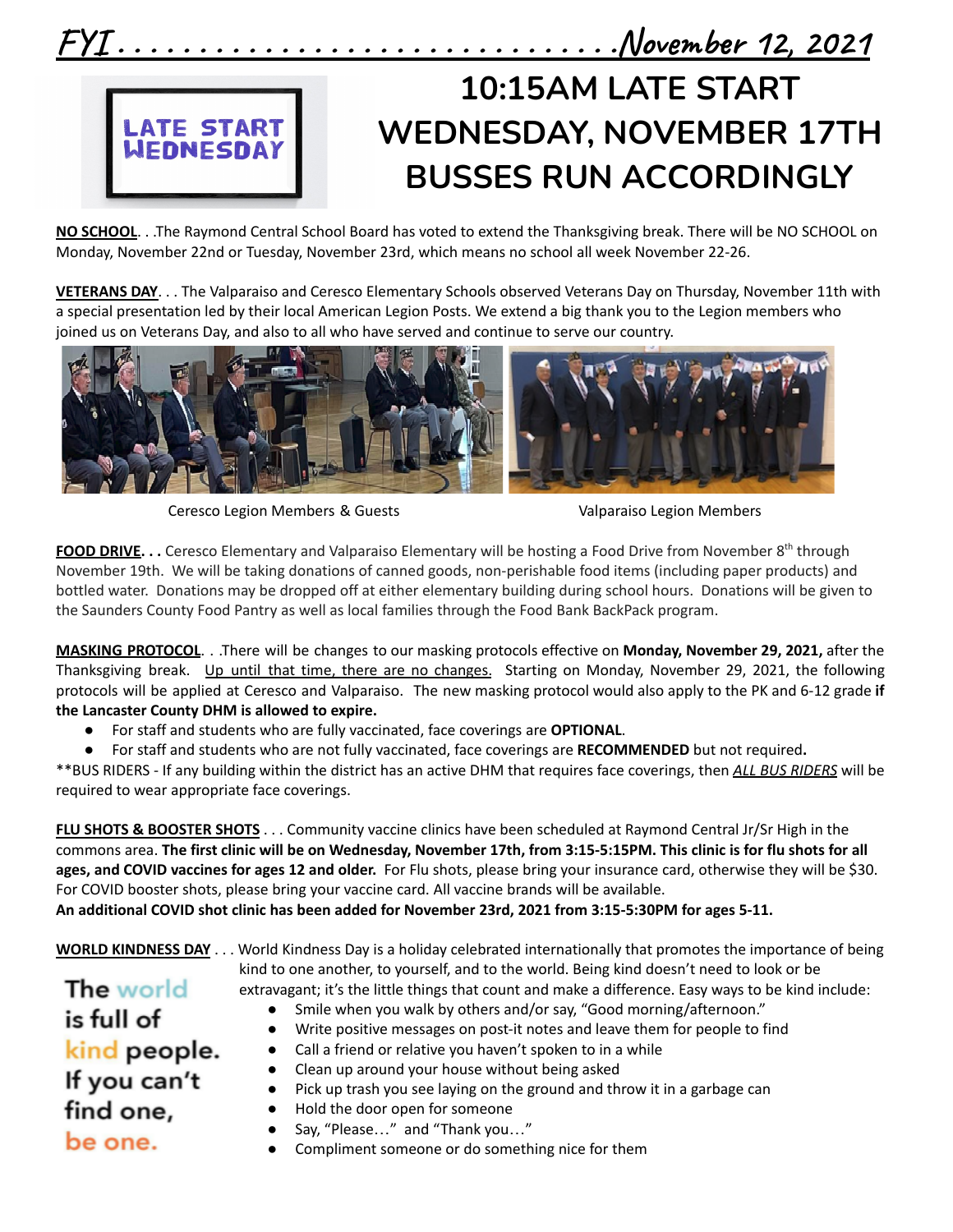**DRESS FOR THE WEATHER**. . . Please make sure your student(s) is dressed appropriately for the weather. As a general practice, students go outside for recess unless the temperature/wind chill is below 15 degrees Fahrenheit. Please be sure to **label** student attire such as jackets, hats, gloves, etc. so these items do not get lost. Also remind your student to check lost and found if an item is missing. Students may wish to keep an extra jacket in their locker or backpack for when the weather does change and/or dress in layers. Also, your student should be able to button, zip, snap, or tie independently so recess time can be spent outdoors playing, NOT getting dressed.

**COLD MORNINGS**. . . If the temperature, windchill (below 15 degrees Fahrenheit), or precipitation is too inclement for students to stand outside in the morning, students may enter the building when they arrive between 8:00-8:10AM. Grades K, 3, 4, and 5 should enter the south doors, door #8 into the gym. Grades 1 & 2 may enter the west entrance, door #2, closest to their classrooms. Supervision at school begins at 8AM.

**PLEASE** . . . **BE SURE YOUR STUDENT HAS A MASK AND WATER BOTTLE EACH DAY**. Water faucets are not in use, however, we have bottle fillers available to refill bottles. Keeping a water bottle at school to refill each day is an easy way to ensure students are hydrated. We have masks available at school for students who need one. Masks should be multi-layered. If a student uses a "gator" it needs to be multi-layered or doubled to create layers. Thank you for your cooperation.

**ARRIVAL TIMES** . . . Students should not be at school until 8AM. Supervision is not provided until 8AM except for bus transportation students. If families need child care prior to 8AM, you may contact the Before and After School Program Director, Kara Nelson, kara.nelson@civicnebraska.org Other local child care options are also available. Please contact the school if you need assistance.

**PARENTS NIGHT OUT**. . . The RC High School Dance Team is offering a fun night for students while parents get a break or tackle some holiday shopping. Students in grades K-5 are invited to attend on Saturday, December 18th from 4:00-8:00PM. The cost is \$25 for the first child and \$10 for each additional sibling. See attached flyer for more information and to sign up! If you need a printed copy of the sign up form, please see Miss Jean in the office.

**DANCE CAMP**. . . The RC Dance team is hosting their annual Little Fillies Dance Camp on Saturday, January 8th from 9-11AM. The cost is \$15 and includes a camp t-shirt. See attached flyer for details and to sign up! Registration is due Friday, December 3rd. If you need a printed copy of the sign up form, please see Miss Jean in the office.

**PTO COOKIE DOUGH FUNDRAISER** . . . will begin on November 15 and end on November 29. Order forms are being sent home with students on Friday, November 12. Please see the handout for details.

**PTO MEETING** . . . There is not a PTO meeting for the month of December; the next meeting will be Tuesday, January 7th at 7:00PM in Ceresco. We hope to see you there!

**FOLLOW PTO** . . . on Facebook for updates. Just click "like" so news and reminders will be sent to you. A strong and active PTO is a key contributing factor to the success of our students.

#### **Upcoming Dates . . .**

- **Nov 13 World Kindness Day**
- **Nov 15 PTO Cookie Dough Fundraiser begins**
- **Nov 16 Health Screenings at Ceresco**
- **Nov 17 Late Start - 10:15AM**
- **Nov 17 Flu and COVID booster shot clinic at RC High School - 3:15-5:15PM**
- **Nov 19 Health Screenings at Val (notice change in date)**
- **Nov 23 COVID shot clinic at RC High School for ages 5-11 - 3:15-5:30PM**
- **Nov 22-26 No School (notice added dates)**
- **Nov 29 PTO Cookie Dough Fundraiser order forms due**
- **Dec 7 Winter Vocal Concert K-2; 5-6 Grade Band at HS - 6:30PM**